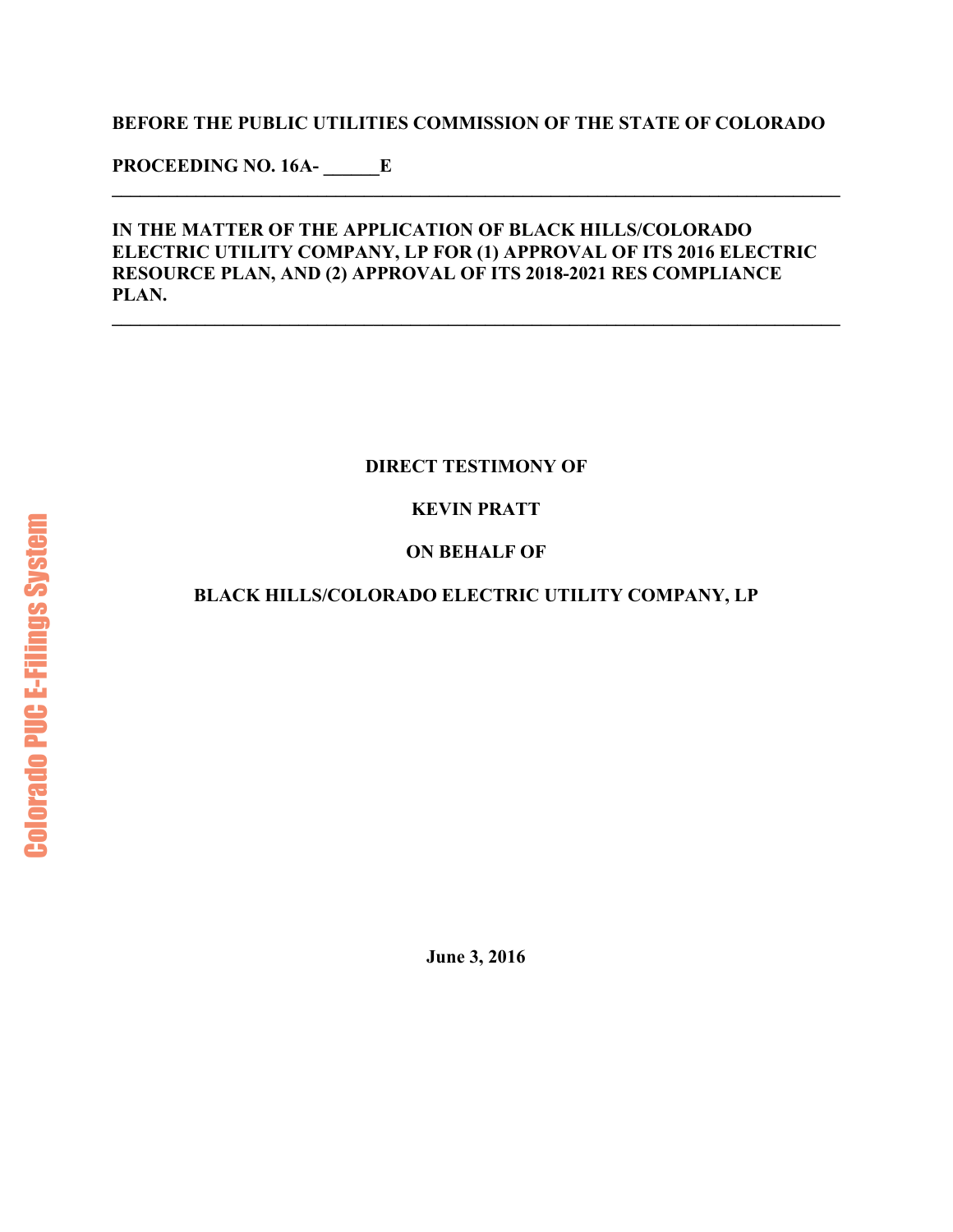# **Table of Contents**

| <b>SECTION</b> |                                    | <b>PAGE</b> |
|----------------|------------------------------------|-------------|
|                |                                    |             |
|                |                                    |             |
|                | III. ON-SITE SOLAR $\ldots$ on $2$ |             |
|                |                                    |             |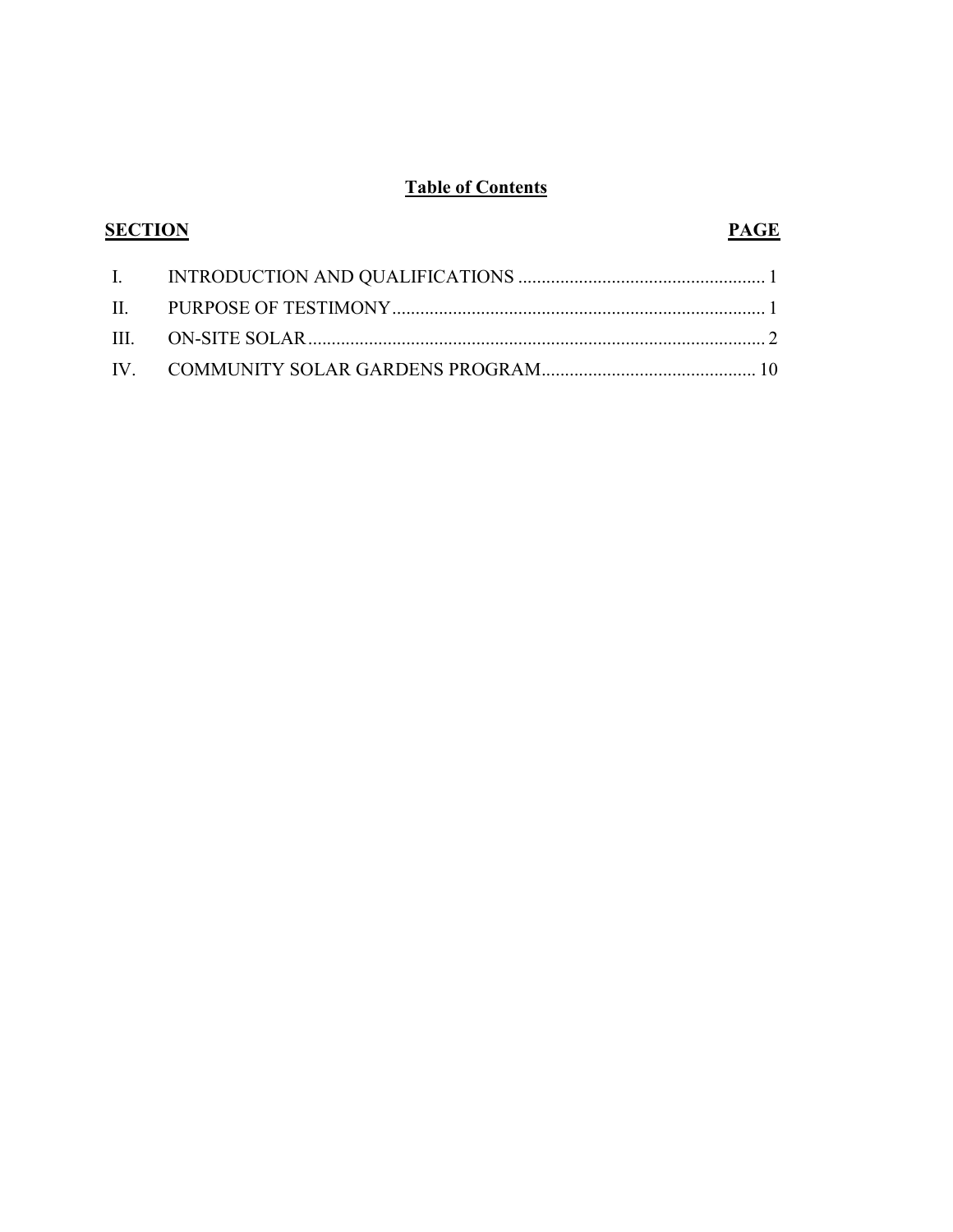<span id="page-2-0"></span>

| 1              |    | <b>DIRECT TESTIMONY OF KEVIN PRATT</b>                                        |
|----------------|----|-------------------------------------------------------------------------------|
| $\overline{2}$ |    | I. INTRODUCTION AND QUALIFICATIONS                                            |
| 3              | Q. | PLEASE STATE YOUR NAME AND BUSINESS ADDRESS.                                  |
| 4              | A. | My name is Kevin Pratt. My business address is 105 S. Victoria Ave., Pueblo,  |
| 5              |    | Colorado 81003.                                                               |
| 6              | Q. | BY WHOM ARE YOU EMPLOYED AND IN WHAT CAPACITY?                                |
| 7              | A. | I am the Renewable Energy Program Manager for Black Hills/Colorado Electric   |
| 8              |    | Utility Company, LP ("Black Hills" or the "Company").                         |
| 9              | Q. | <b>BRIEFLY DESCRIBE YOUR EDUCATIONAL BACKGROUND AND</b>                       |
| 10             |    | <b>BUSINESS BACKGROUND.</b>                                                   |
| 11             | A. | My educational background and employment history is attached as Appendix A.   |
| 12             | Q. | ON WHOSE BEHALF ARE YOU TESTIFYING?                                           |
| 13             | A. | I am testifying on behalf of Black Hills.                                     |
| 14             | Q. | <b>HAVE YOU PREVIOUSLY TESTIFIED BEFORE THE COMMISSION?</b>                   |
| 15             | A. | Yes.                                                                          |
| 16             |    | <b>PURPOSE OF TESTIMONY</b><br>П.                                             |
|                |    |                                                                               |
| 17             | Q. | WHAT IS THE PURPOSE OF YOUR TESTIMONY?                                        |
| 18             | A. | The purpose of my testimony is to provide information about the Company's on- |
| 19             |    | site solar and Community Solar Gardens ("CSG") programs as they currently     |
| 20             |    | exist and as proposed for the 2018-2021 RES Compliance Plan ("RES Plan").     |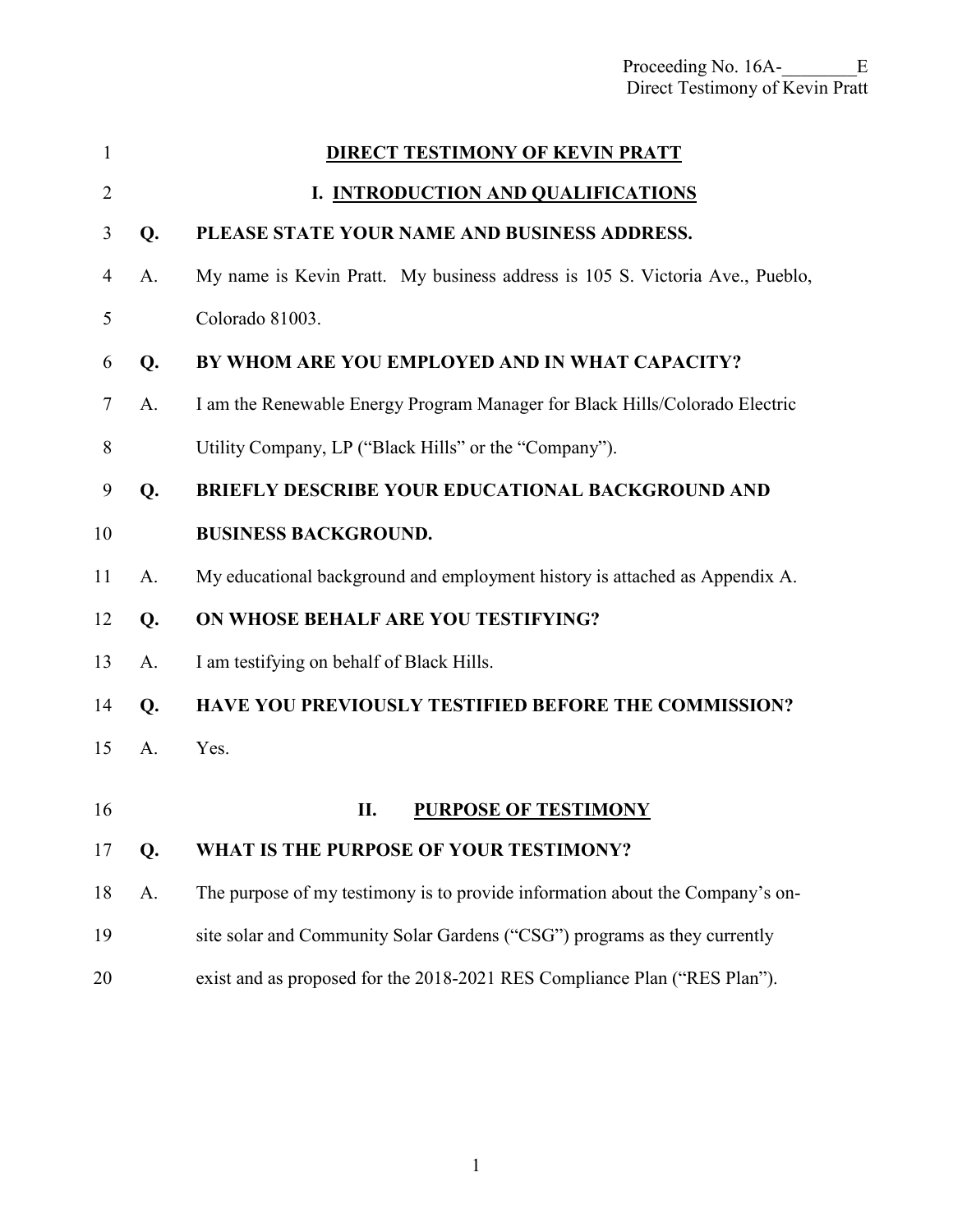<span id="page-3-0"></span>

| 1              |                | Ш.<br><b>ON-SITE SOLAR</b>                                                         |  |  |
|----------------|----------------|------------------------------------------------------------------------------------|--|--|
| $\overline{2}$ | Q.             | WHAT IS YOUR ROLE IN CONNECTION WITH THE CURRENT ON-                               |  |  |
| 3              |                | SITE SOLAR PROGRAM OFFERED BY BLACK HILLS?                                         |  |  |
| $\overline{4}$ | A.             | I manage the on-site solar incentive program, including the reservation process    |  |  |
| 5              |                | that facilitates the tracking of capacity reserved, solar systems installed, and   |  |  |
| 6              |                | associated incentives paid to program participants.                                |  |  |
| 7              | Q.             | WHEN DID THE BLACK HILLS ON-SITE SOLAR PROGRAM BEGIN,                              |  |  |
| 8              |                | HOW MUCH CAPACITY HAS BEEN INSTALLED, AND HOW MUCH                                 |  |  |
| 9              |                | <b>MONEY IN INCENTIVES HAS BEEN PAID OUT IN THE PROGRAM?</b>                       |  |  |
| 10             | A <sub>1</sub> | The program began in 2006 and through March 2016, has resulted in 11.09 MW         |  |  |
| 11             |                | of on-site solar installations. During that same time period, the program has paid |  |  |
| 12             |                | out approximately \$31.1M in incentives.                                           |  |  |
| 13             | Q.             | PLEASE DESCRIBE THE CURRENT ON-SITE SOLAR PROGRAM                                  |  |  |
| 14             |                | <b>OFFERED BY BLACK HILLS.</b>                                                     |  |  |
| 15             | A.             | The current on-site solar incentive program offers production-based incentives     |  |  |
| 16             |                | ("PBI") and net-metering. The authorized on-site solar system categories and PBI   |  |  |
| 17             |                | rates are set forth below:                                                         |  |  |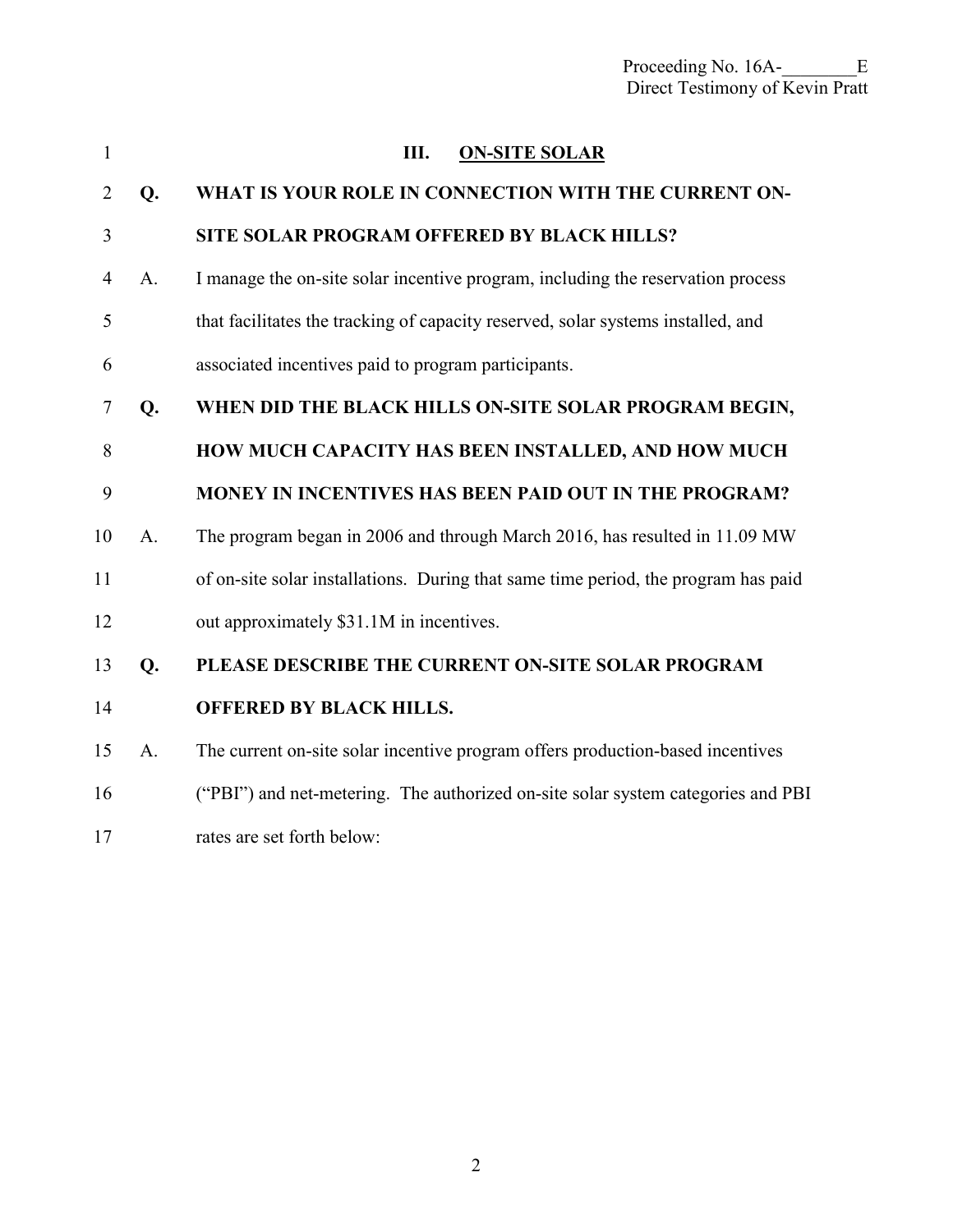| <b>System Category</b>                                             | <b>Annual Solar</b><br><b>Program Maximum</b><br>$\mathbf{k}$ <b>W</b> | <b>PBI</b> Rate<br>(per kWh production<br>over a 10-year<br>period) |
|--------------------------------------------------------------------|------------------------------------------------------------------------|---------------------------------------------------------------------|
| <b>Small:</b> $0.5$ kW up to<br>and including 10 kW                | 460                                                                    | $$0.05^1$                                                           |
| <b>Medium Tier 1::</b><br>$10.001$ kW up to and<br>including 30 kW | 345                                                                    | \$0.05                                                              |
| <b>Medium Tier 2:</b><br>$30.001$ kW up to and<br>including 60 kW  | 245                                                                    | \$0.075                                                             |
| <b>Medium Tier 3:</b><br>$60.001$ kW up to and<br>including 100 kW | 100                                                                    | \$0.075                                                             |
| <b>Total:</b>                                                      | $1,150$ kW                                                             |                                                                     |

## 1 Table KP-1<br>2 Current On-Site Solar 2 **Current On-Site Solar Program**

4

3

5 Black Hills receives all Renewable Energy Credits ("RECs") associated with

- 6 these renewable energy systems delivered to Black Hills for 20 years. In addition,
- 7 pursuant to the settlement agreement attached to Decision No. C15-1279 at ¶ 38,
- 8 Black Hills has the ability to reallocate available capacity during a calendar year

9 among system categories based on demand.

#### 10 **Q. HOW HAS THE CURRENT ON-SITE SOLAR PROGRAM**

#### 11 **PERFORMED?**

- 12 A. Table KP-2 below shows how the on-site solar program performed in 2015 and
- 13 how it has performed so far in 2016.

<sup>&</sup>lt;sup>1</sup> A 5 kW PBI cap applied to the small category was removed effective December 15, 2015 in accordance with Decision No. C15-1279 issued in Proceeding No. 14A-0535E. From January 1, 2015 until that date, the Interim On-Site Solar program, approved in Decision No. C14-1383 in Proceeding No. 14A-0923E, applied the 5 kW PBI cap to small systems.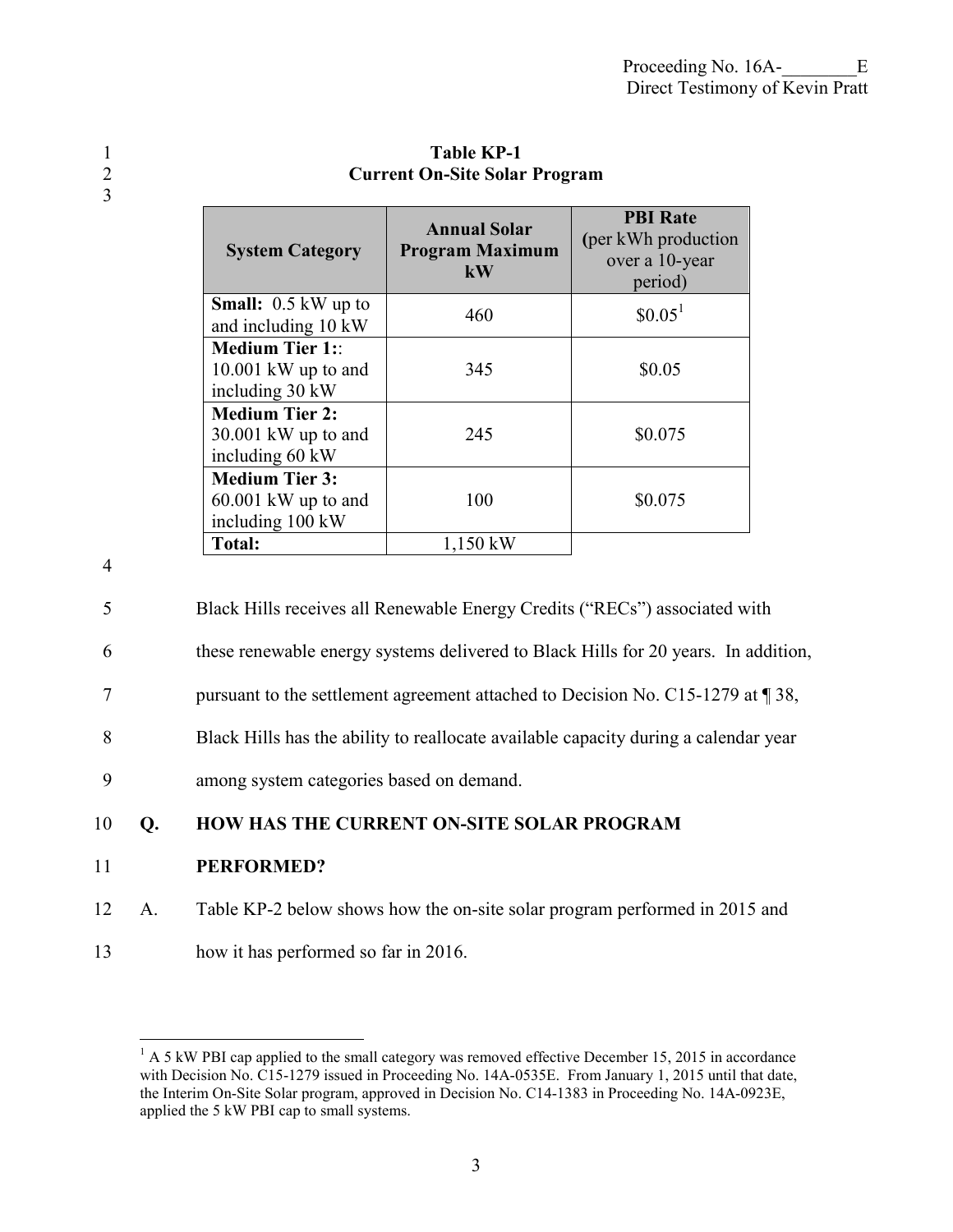1 Table KP-2<br>2 **On-Site Solar Reser On-Site Solar Reservations** 

| <b>System Category</b>                                                | <b>Annual Solar</b><br>Program<br><b>Maximum kW</b> | 2015<br><b>Reservations</b><br>(Under Interim<br><b>On-Site Solar</b><br>Program) | 2016<br><b>Reservations (As</b><br>of May 19, 2016) |
|-----------------------------------------------------------------------|-----------------------------------------------------|-----------------------------------------------------------------------------------|-----------------------------------------------------|
| <b>Small:</b> $0.5 \text{ kW up}$<br>to and including 10<br>kW        | 460                                                 | 190.46                                                                            | 225.50                                              |
| <b>Medium Tier 1::</b><br>$10.001$ kW up to<br>and including 30<br>kW | 345                                                 | 101.83                                                                            | 177.65                                              |
| <b>Medium Tier 2:</b><br>30.001 kW up to<br>and including 60<br>kW    | 245                                                 | 39                                                                                | $\theta$                                            |
| <b>Medium Tier 3:</b><br>$60.001$ kW up to<br>and including 100<br>kW | 100                                                 | 100                                                                               | $\theta$                                            |
| <b>Total</b><br><b>Available/Reserved</b>                             | 1,150                                               | 431.29                                                                            | 403.15                                              |
| <b>Total Remaining</b>                                                |                                                     | 718.71                                                                            | 746.85                                              |

4

3

## 5 **Q. WHAT IS BLACK HILLS PROPOSING FOR THE 2018 THROUGH 2021**

# 6 **ON-SITE SOLAR PROGRAM?**

- 7 **A.** The Company is proposing to:
- 8 resize the on-site solar categories by combining the Small and Medium 9 Tier 1 categories, creating a single Medium Category, and creating a new
- 10 Large Category;
- 11 increase the annual amount of available capacity from the current 1,150
- 12 kW to 1,500 kW; and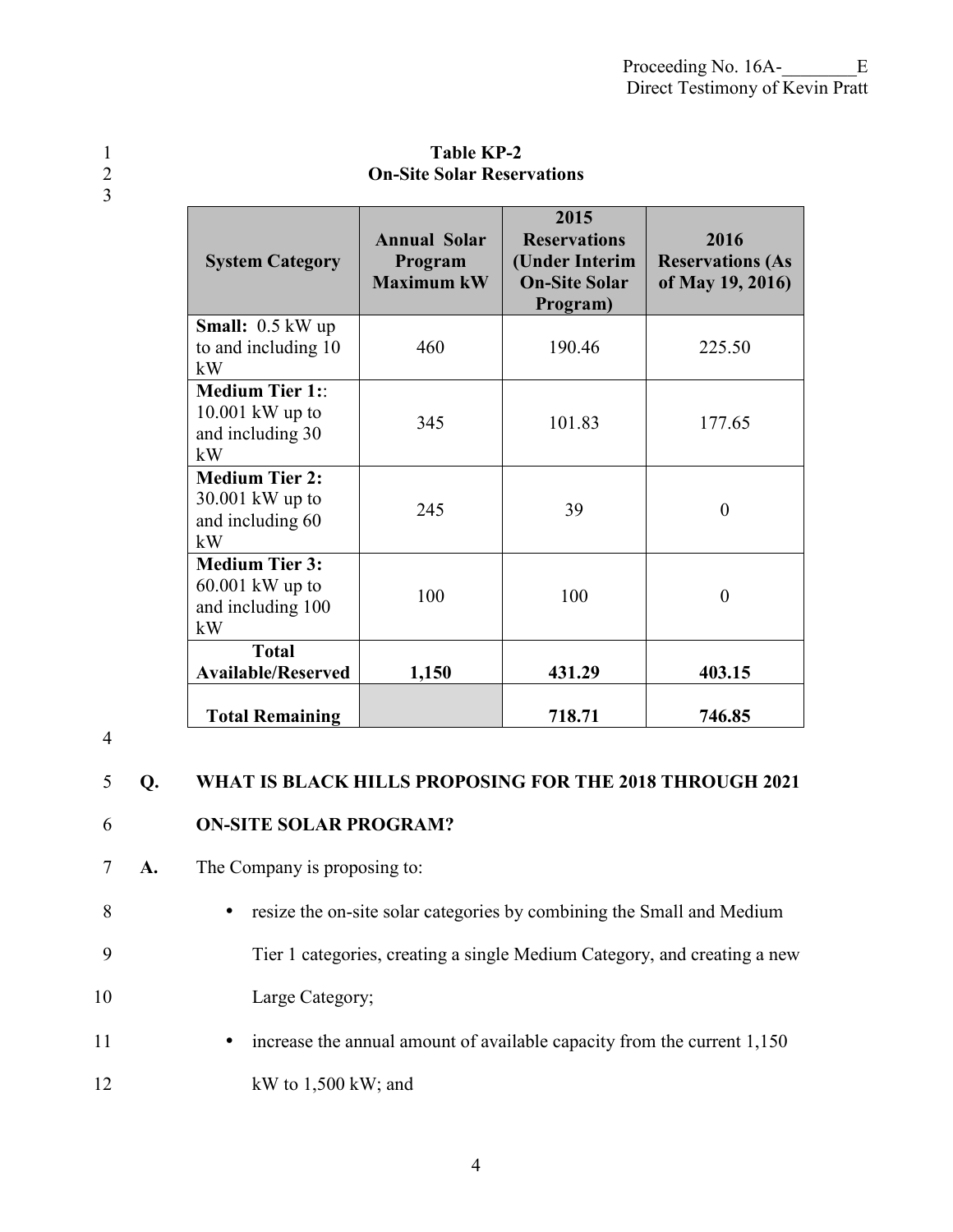| $\overline{1}$ | • maintain the current incentive levels, including use of the current |
|----------------|-----------------------------------------------------------------------|
|                | maximum PBI of \$0.075/kWh for the new Large Category.                |
| $\mathcal{E}$  | The proposed on-site solar program is summarized in the table below:  |

- 
- 6

| $\overline{4}$<br>5<br>6 |                                                   | Table KP-3<br>Summary of Proposed 2018-2021 On-Site Solar Program |                                         |
|--------------------------|---------------------------------------------------|-------------------------------------------------------------------|-----------------------------------------|
|                          | <b>System Category</b>                            | <b>Annual On-Site Solar</b><br><b>Program Maximum</b>             | <b>PBI Rate</b><br>(per kWh production) |
|                          |                                                   | kW                                                                | over a 10-year period)                  |
|                          | <b>Small:</b> 0.5 kW up to<br>and including 30 kW | 600                                                               | \$0.05                                  |

400 \$0.075

7

8 Black Hills is proposing to retain its ability to reallocate available capacity among 9 the system categories. The Company is also proposing that any unreserved 10 capacity available at the end of each calendar year be rolled forward and added to 11 the capacity for the next calendar year for the term of the RES Plan (2018 through 12 2021).

 $\begin{array}{c|c}\n\textbf{Large:} & 100.001 \text{ KW up} \\
\textbf{to and including } 500 \text{ kW}\n\end{array}$  500 \$0.075

# 13 **Q. WHAT IS THE FINANCIAL IMPACT OF THE PROPOSED 2018-2021**

# 14 **ON-SITE SOLAR PROGRAM?**

**Medium:**: 30.001 kW up to and including 100

**Large:** 100.001 kW up

**Total:** 1,500 kW

kW

15 A. Under the RES Plan, the cost of the proposed annual level of on-site solar

- 16 resource additions, if fully subscribed at the proposed level of incentive payments,
- 17 is approximately \$157,950 for each year of the program. Thus, if fully
- 18 subscribed, the cumulative annual cost of the 2018-2021 on-site solar program
- 19 after 4 years is approximately \$473,850.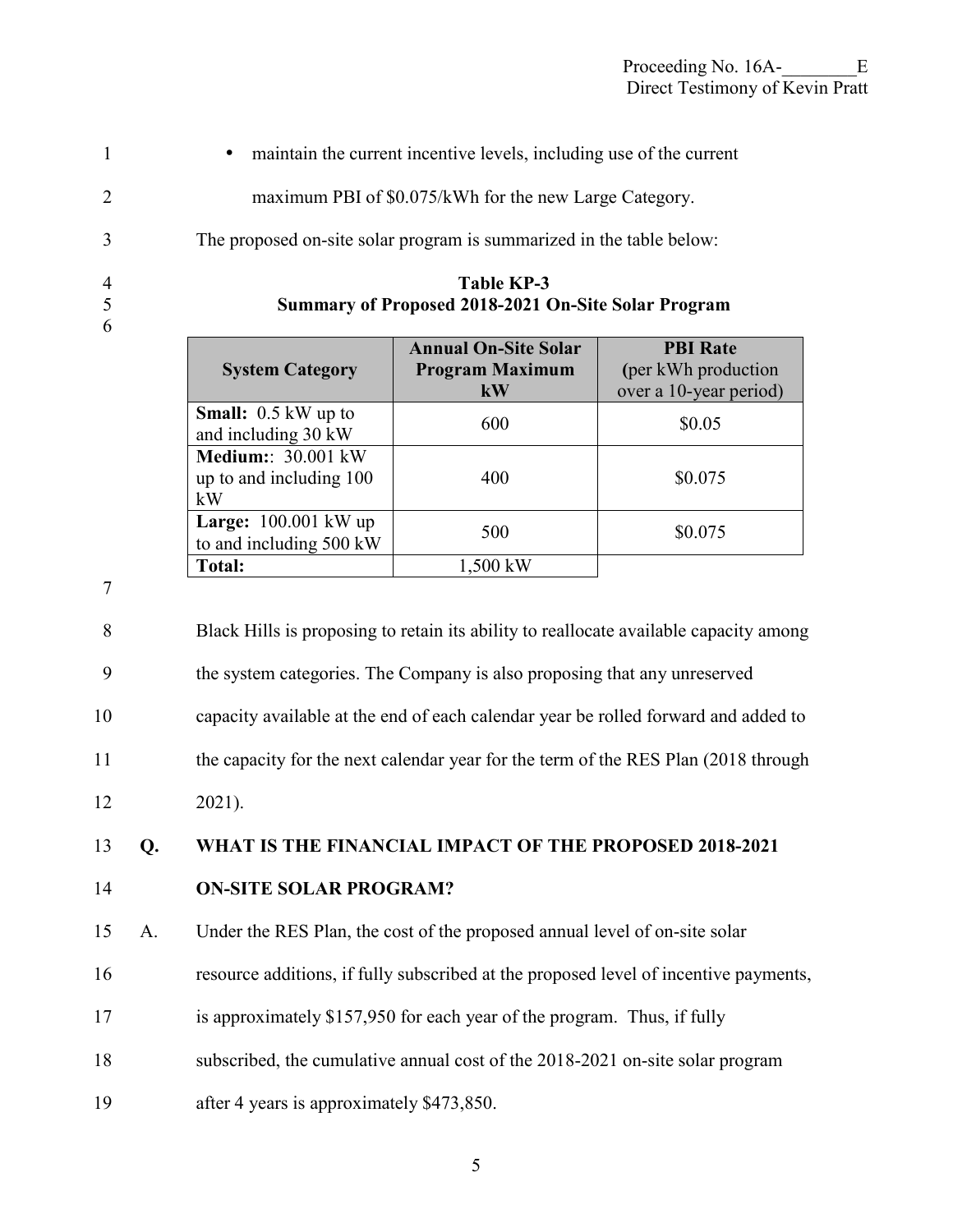# 1 **Q. WHY IS THE COMPANY PROPOSING CHANGES TO THE ON-SITE**  2 **SOLAR PROGRAM CATEGORIES?**

3 A. Applications above 10 kW and under 30 kW (the current Medium Tier 1 4 Category) are typically for the residential market. Since this category has the 5 same incentive level as the Small Category, it makes sense to combine the Small 6 Category and Medium Tier 1 Category. In addition, the maximum available 7 capacity that can be reserved under the current on-site solar program is 100 kW 8 (which is the current Medium Tier 3 Category). Establishing a Large Category of 9 above 100 kW up to and including 500 kW will offer large commercial customers 10 such as large retail stores, incentives to install on-site solar to comply with 11 corporate renewable energy initiatives. Also, commercial customers may be 12 interested in a system above 100 kW in order to realize benefits from economies 13 of scale in terms of installed cost reductions for larger solar systems. Providing a 14 Large Category, as proposed for the 2018-2021 RES Plan, offers more options for 15 the commercial market.

16 **Q. WHY IS THE COMPANY INCREASING THE AMOUNT OF** 

# 17 **AVAILABLE ON-SITE SOLAR CAPACITY FROM 1,150 KW TO 1,500**

18 **KW?** 

19 A. Increasing the total annual on-site solar capacity from 1,150 kW to 1,500 kW 20 allows the Company to create a Large Category so the Company has ability to 21 accommodate larger on-site solar installations. In addition, increasing the annual 22 aggregate available on-site solar capacity provides the Company with the ability 23 to (1) back-fill capacity needs in the categories where most of the activity resides

6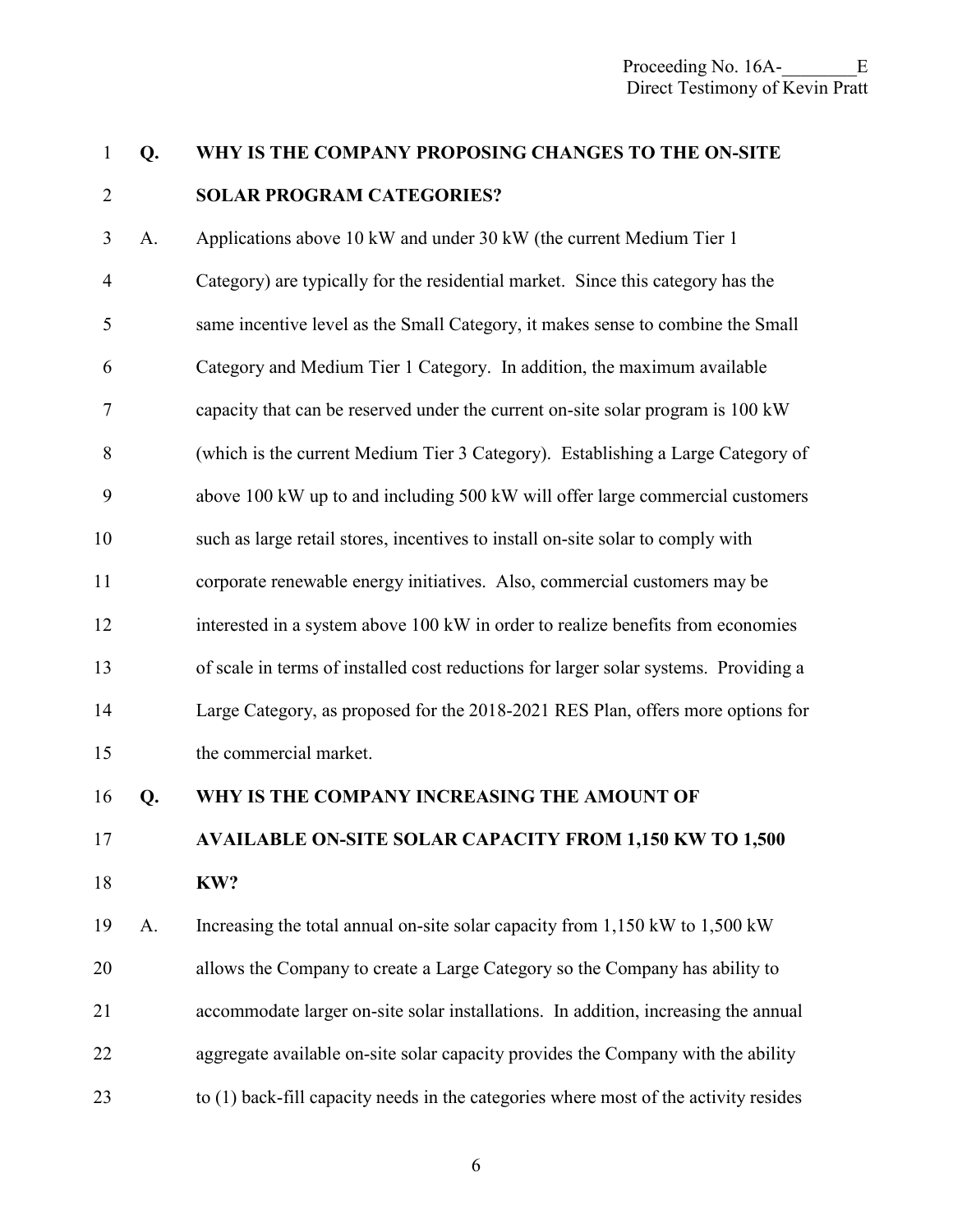| $\mathbf{1}$   |    | during a program year (using the requested reallocation flexibility) and (2) have           |
|----------------|----|---------------------------------------------------------------------------------------------|
| $\overline{2}$ |    | sufficient capacity to help ensure against shortages, which could cause the on-site         |
| 3              |    | solar program to prematurely close.                                                         |
| $\overline{4}$ | Q. | WHY IS THE COMPANY PROPOSING TO MAINTAIN THE CURRENT                                        |
| 5              |    | ON-SITE SOLAR INCENTIVES DURING THE 2018-2021 RES PLAN?                                     |
| 6              | A. | Prior to implementation of the interim on-site solar program effective January 1,           |
| 7              |    | 2015, the on-site solar incentives were significantly higher, with the Small                |
| 8              |    | Category at \$0.1267 per kWh (capped at 5 kW) and all other categories at \$0.16            |
| 9              |    | per kWh. As shown in Table KP-2 above, the 2015 Interim On-Site Solar                       |
| 10             |    | Program <sup>2</sup> under-performed: 718.71 kW of the allotted 1,150 kW remained           |
| 11             |    | unused. With removal of the 5 kW PBI cap on Small Category systems on                       |
| 12             |    | December 15, 2015 and additional financing options provided by the installers as            |
| 13             |    | discussed later in my testimony, the on-site solar program appears to be                    |
| 14             |    | recovering, as indicated by increased participation so far this year. However, this         |
| 15             |    | increased participation does not provide adequate support for changing the PBI              |
| 16             |    | levels for the 2018-2021 RES Plan.                                                          |
| 17             |    | In addition, pursuant to Decision No. C15-1279, Black Hills agreed to                       |
| 18             |    | initiate a retail distributed generation ("RDG") stakeholder process, where one of          |
| 19             |    | the goals was to "increase accessibility to and participation in existing RDG               |
| 20             |    | programs" <sup>3</sup> Through the stakeholder and other meetings Black Hills has held this |

<sup>&</sup>lt;sup>2</sup> This program offered the current and much lower incentives, including the 5 kW cap.<br><sup>3</sup> Settlement Agreement attached to Decision No. C15-1279 at ¶ 41.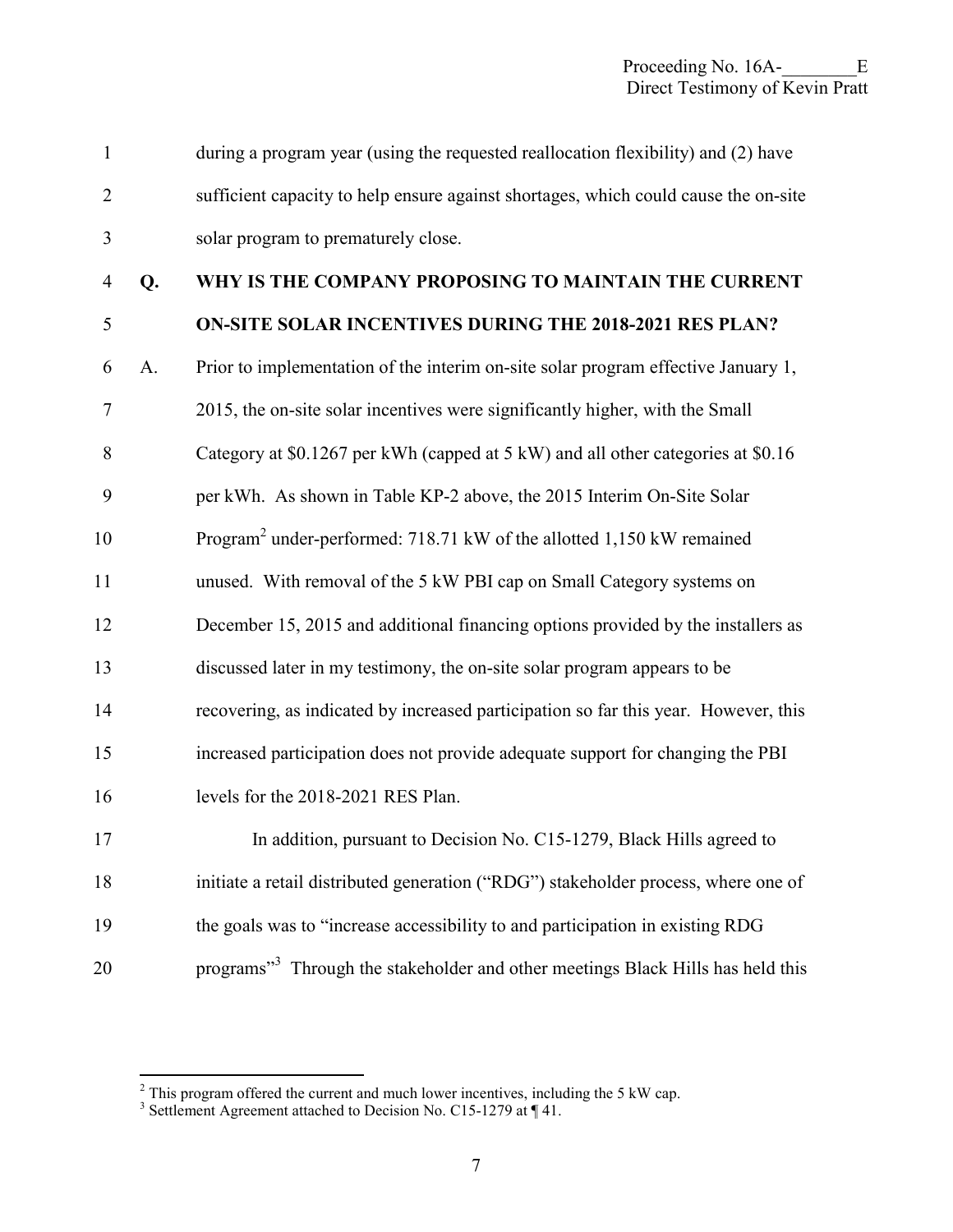| $\mathbf{1}$   |    | year, which I discuss later in my testimony, majority consensus has been that the  |
|----------------|----|------------------------------------------------------------------------------------|
| $\overline{2}$ |    | current on-site solar incentive levels are adequate and appropriate.               |
| 3              | Q. | PURSUANT TO DECISION NO. C15-1279, BLACK HILLS INITIATED A                         |
| $\overline{4}$ |    | RDG STAKEHOLDER PROCESS. WHAT INFORMATION HAS BEEN                                 |
| 5              |    | <b>OBTAINED RELATING TO THE COMPANY'S ON-SITE SOLAR OR</b>                         |
| 6              |    | OTHER RDG OFFERINGS THROUGH THAT PROCESS?                                          |
| $\tau$         | A. | Black Hills held its initial stakeholder meeting with a third-party facilitator on |
| 8              |    | February 25, 2016. Stakeholder participation included representatives from         |
| 9              |    | Colorado Solar Energy Industries Association, the Southeast Colorado Renewable     |
| 10             |    | Energy Society, the National Renewable Energy Laboratory, Pueblo County,           |
| 11             |    | Western Resource Advocates, El Paso Green Energies, and the Sierra Club. Two       |
| 12             |    | follow-up meetings with a subset of this group were subsequently held at the       |
| 13             |    | Black Hills office on March 29, 2016 and April 28, 2016. RDG-related topics        |
| 14             |    | discussed during these meetings include incentive and capacity levels, rolling-    |
| 15             |    | over excess capacity, marketing efforts, low income programs, promoting energy     |
| 16             |    | efficiency and the RESA balance. While there was a general suggestion that the     |
| 17             |    | Company consider battery storage, there have been no other non-solar RDG           |
| 18             |    | suggestions.                                                                       |
| 19             |    | Through stakeholder meeting feedback and separate meetings with solar              |
| 20             |    | installers, the Company has been advised that new solar installation financing and |
| 21             |    | leasing options provided by solar installers for the Pueblo market are helping to  |
| 22             |    | increase demand for on-site solar installations. As of May 2016, the total amount  |

8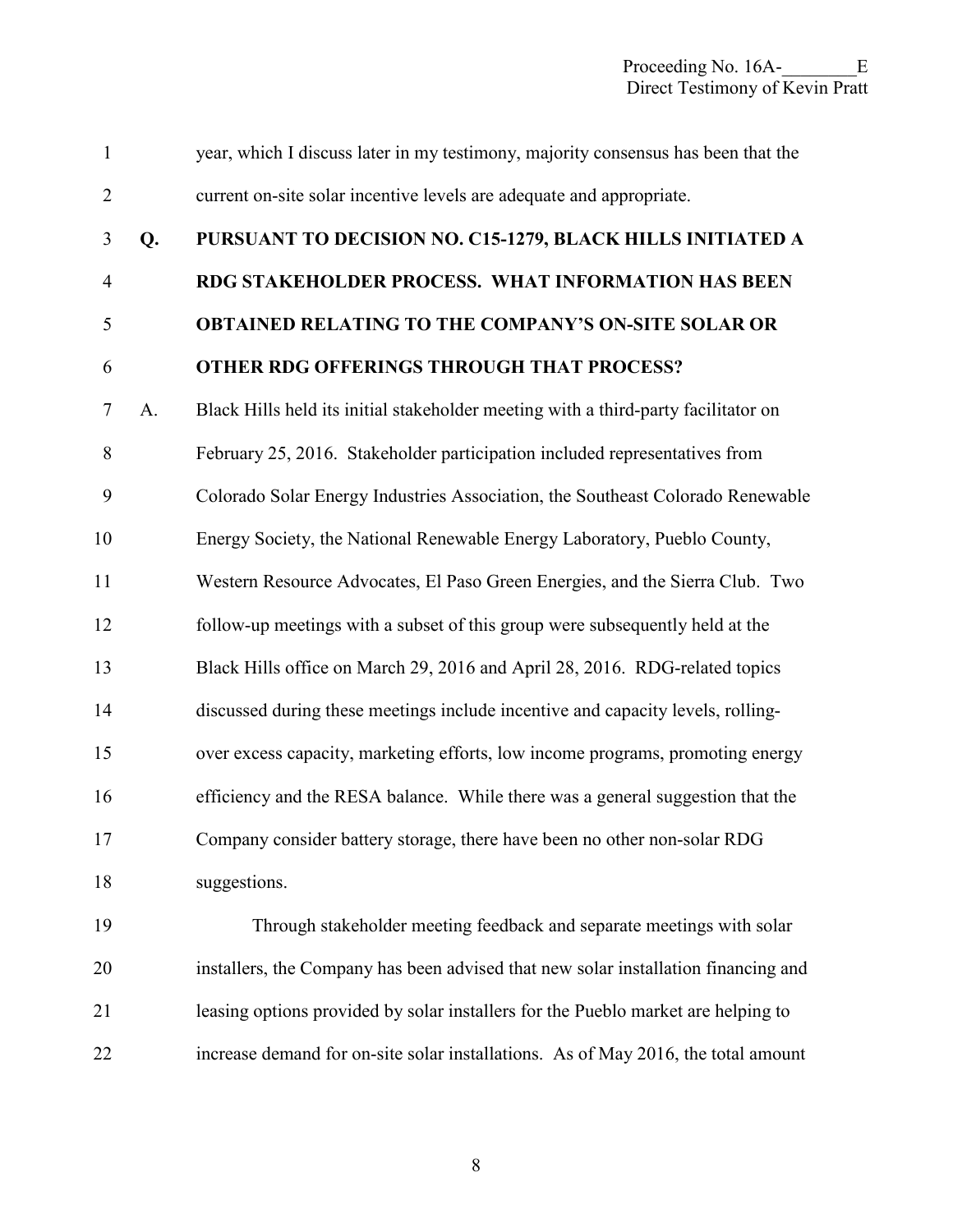| $\mathbf{1}$   | of reserved solar incentive capacity is roughly equivalent to the total amount of    |
|----------------|--------------------------------------------------------------------------------------|
| $\overline{2}$ | solar incentive capacity reserved during the entirety of 2015.                       |
| 3              | Majority consensus among these groups, particularly with the solar                   |
| $\overline{4}$ | installers, is that the current on-site solar incentive levels are adequate and      |
| 5              | appropriate and they should stay the same to keep the market active. The 2015        |
| 6              | program year ended with 718.71 kW remaining capacity, indicating that the            |
| $\tau$         | incentive levels were not set too high. Applications for the on-site solar program   |
| $\, 8$         | have sharply increased in early 2016 demonstrating that the incentives, in addition  |
| 9              | to financing options made available by installers, are adequate.                     |
| 10             | Solar installers have expressed some concern that available program                  |
| 11             | capacity could run short. Increasing the program capacity by a modest 350 kW         |
| 12             | has a small impact to the Renewable Energy Standard Adjustment ("RESA")              |
| 13             | account and helps to ensure that the program will have adequate capacity. The        |
| 14             | capacity increase will also allow creation of a large category for commercial        |
| 15             | customers seeking incentives for a larger system above 100 kW.                       |
| 16             | Separately, stakeholder feedback encouraged Black Hills to increase its              |
| 17             | solar marketing efforts with a goal of making customers of Black Hills more          |
| 18             | aware of the programs available to them. Suggestions were also made to making        |
| 19             | on-line tools available to customers so that they can evaluate the benefit of solar. |
| 20             | Black Hills is committed to increasing its marketing efforts and to evaluate use of  |
| 21             | an on-line tool.                                                                     |

9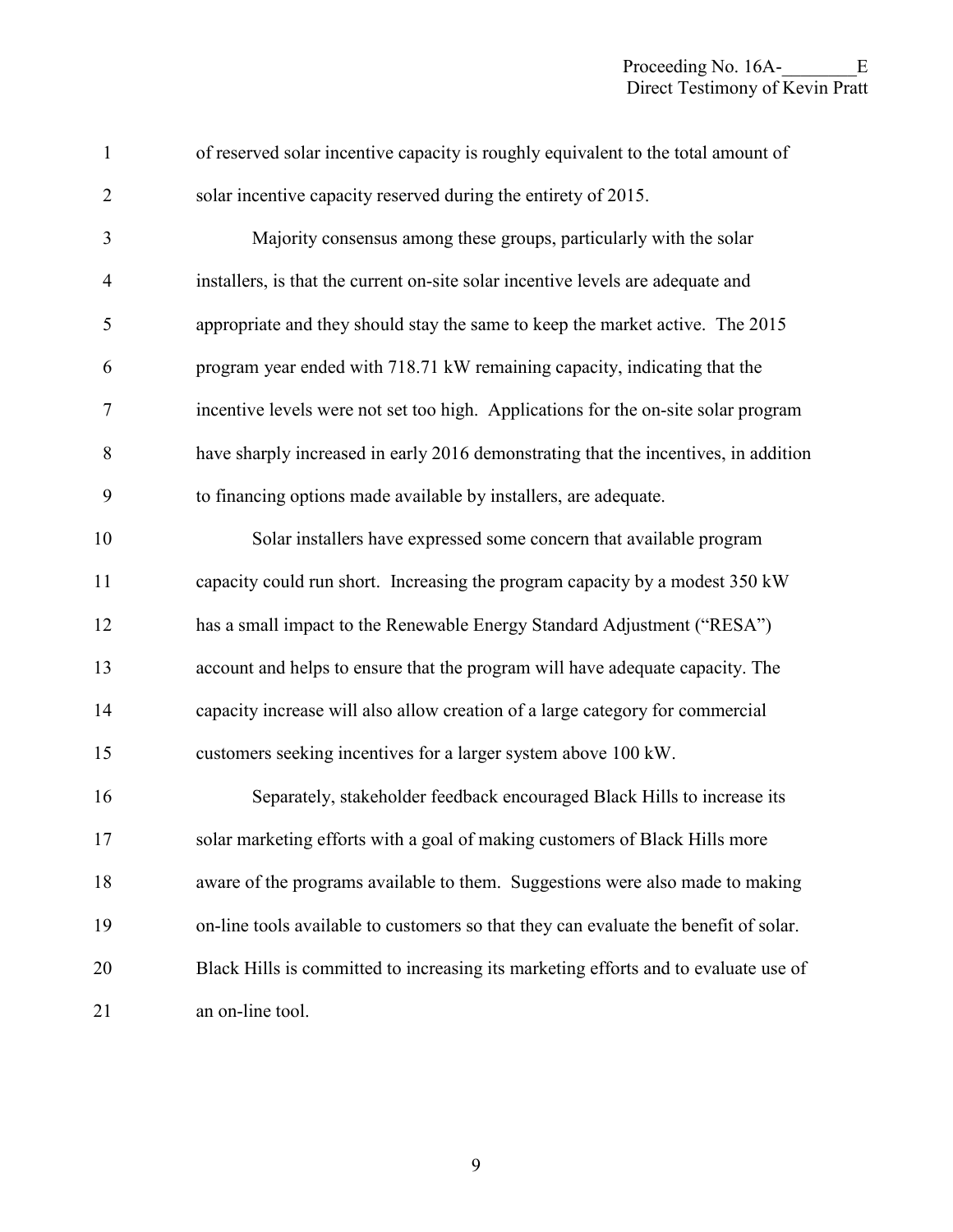<span id="page-11-0"></span>

| $\mathbf{1}$                 |       | IV. COMMUNITY SOLAR GARDENS PROGRAM                                                |
|------------------------------|-------|------------------------------------------------------------------------------------|
| $\sqrt{2}$<br>$\overline{3}$ | Q.    | WHAT IS YOUR ROLE IN CONNECTION WITH THE BLACK HILLS                               |
| $\overline{4}$               |       | <b>CSG PROGRAM?</b>                                                                |
| 5                            | A.    | My role with the CSG program is to design and administer the program.              |
| 6                            | Q.    | WHAT IS THE STATUS OF THE 120 KW CSG THAT BECAME                                   |
| 7                            |       | <b>OPERATIONAL IN NOVEMBER 2015?</b>                                               |
| $8\,$                        | A.    | The 120 kW CSG, as of May 2016, is 50 percent subscribed and, currently, all       |
| 9                            |       | subscribers are residential. 10 kW of the subscriptions are low income.            |
| 10                           | Q.    | WHAT CSG OFFERINGS WERE AUTHORIZED BY THE COMMISSION                               |
| 11                           |       | <b>FOR 2015 THROUGH 2017?</b>                                                      |
| 12                           | $A$ . | The CSG program agreed upon by the Settling Parties in Proceeding No. 14A-         |
| 13                           |       | 0535E ("2015-2017 RES Plan") has two offerings: (1) a standard offer program       |
| 14                           |       | ("Standard Offer CSG") and (2) capacity reserved for competitive solicitations     |
| 15                           |       | ("CSG RFP"). The Standard Offer CSG includes 500 kW of capacity and the CSG        |
| 16                           |       | RFP includes a maximum of 2 MW of CSG capacity. In aggregate, the Company's        |
| 17                           |       | 2015-2017 CSG program allows for the installation of up to 2,500 kW in each of the |
| 18                           |       | 2016 and 2017 compliance plan years. <sup>4</sup>                                  |
| 19                           |       | Pursuant to Rule 3665(d)(I), Black Hills proposed minimum and maximum              |
| 20                           |       | purchases of renewable energy and RECs from new CSGs. The cumulative CSG           |
| 21                           |       | programs agreed upon by the settling parties under the 2015-2017 RES Plan, and     |

 4 Through Decision No. C14-1383 issued in Proceeding No. 14A-0923E, Black Hills was authorized to acquire a minimum of 120 kW and maximum of 240 kW of CSG resources in 2015 under the approved interim solar program. On June 5, 2015, the Company filed an Updated 2015-2017 RES Compliance Plan in Proceeding No. 14A-0535E which proposed that it acquire no CSG resources in 2015. The parties to the settlement agreement approved by Decision No. C15-1279 agreed that no CSG resources would be acquired in 2015.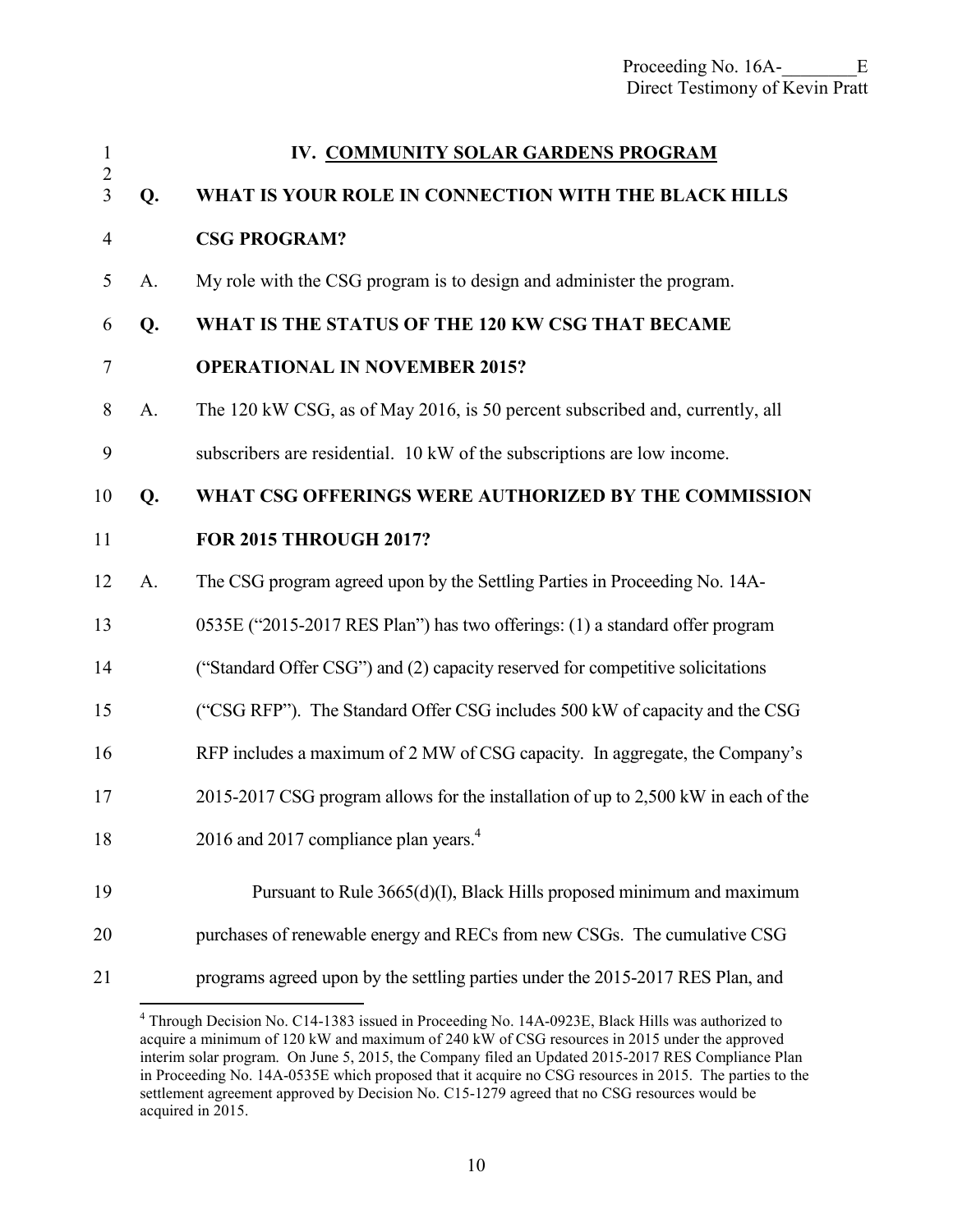#### Proceeding No. 16A-<br>E Direct Testimony of Kevin Pratt

1 approved by the Commission, are shown in Table KP-4 below. CSG capacity 2 reserved through the Standard Offer or RFP may come online in a subsequent year. 3 This CSG capacity, if subscribed, will be in addition to the 120 kW CSG that came 4 online in 2015.

### 5 **Table KP-4**  6 **2015-2017 CSG Program**

|                        | <b>Standard</b>  | <b>CSG RFP</b> | <b>CSG RFP</b> |
|------------------------|------------------|----------------|----------------|
| <b>Compliance Year</b> | <b>Offer CSG</b> | <b>Minimum</b> | <b>Maximum</b> |
| 2015                   | $0 \text{ kW}$   | 0 kW           | $0 \text{ kW}$ |
| 2016                   | 500 kW           | 0 kW           | 2 MW           |
|                        | 500 kW           | ) kW           | 2 MW           |

8

7

# 9 **Q. WHAT IS THE CURRENT STATUS OF THE 2015-2017 BLACK HILLS**  10 **CSG PROGRAM?**

11 A. The 2015 CSG Standard Offer was launched and awarded for the total offering of

12 500 kW on April 22, 2016. Development of this CSG is in its preliminary stages.

13 Separately, the CSG RFP program for 2 MW was offered on May 20, 2016 and

14 the Company is awaiting bids to be submitted by July 1, 2016.

15 **Q. WHAT IS BLACK HILLS PROPOSING WITH RESPECT TO A CSG** 

# 16 **PROGRAM UNDER THE 2018-2021 RES PLAN?**

17 A. With regard to the CSG program, Commission Rule 3665(d)(I) provides that

18 "[f]or compliance years 2014 and thereafter, the Commission shall determine the

- 19 minimum and maximum purchases of renewable energy and RECs from new
- 20 CSGs …" Accordingly, Black Hills proposes to offer a Standard Offer CSG and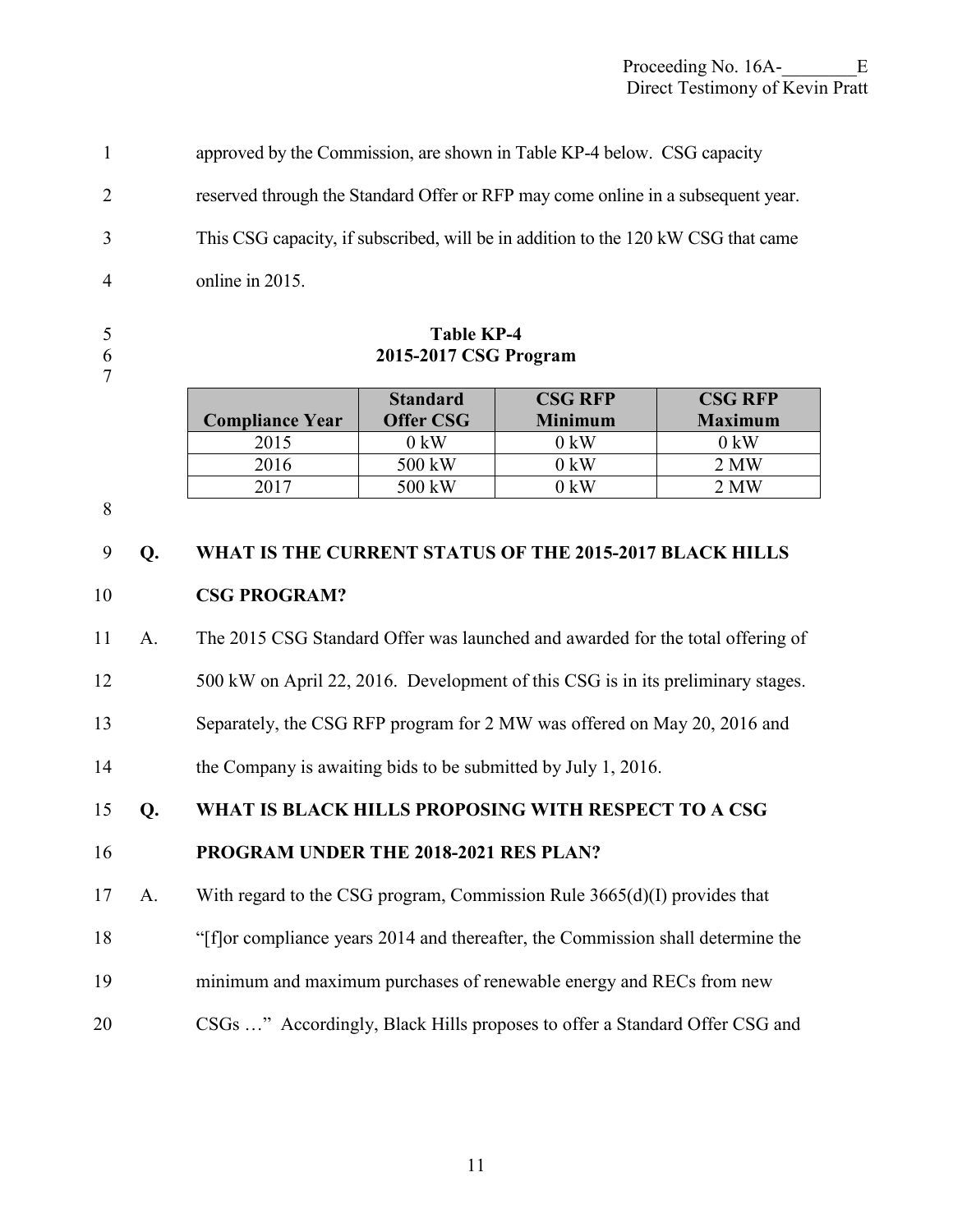| a CSG RFP for the 2018-2021 RES compliance period. The minimum and |  |
|--------------------------------------------------------------------|--|
|--------------------------------------------------------------------|--|

2 maximum amounts for each of these programs is shown in Table KP-5.

# 3 **Table KP-5**  4 **Proposed 2018-2022 CSG Program**

| Compliance | <b>Standard</b> | <b>Standard Offer CSG</b> | <b>CSG RFP</b>  | <b>CSG RFP</b> |
|------------|-----------------|---------------------------|-----------------|----------------|
| Year       | <b>Offer</b>    | <b>Maximum Available</b>  | <b>Minimum</b>  | <b>Maximum</b> |
|            | $\bf{CSG}$      | Capacity                  |                 |                |
|            | <b>Minimum</b>  | (each Standard Offer CSG  |                 |                |
|            |                 | is limited to 500 kW)     |                 |                |
| 2018       | 10 kW           | 1,000 kW                  | $10 \text{ kW}$ | 1,500 kW       |
| 2019       | 10 kW           | 1,000 kW                  | $10 \text{ kW}$ | 1,500 kW       |
| 2020       | 10 kW           | 1,000 kW                  | 10 kW           | 1,500 kW       |
| 2021       | 10 kW           | 1,000 kW                  | 10 kW           | 1,500 kW       |

6

5

7 Black Hills projects that the cost of the proposed CSG program resource

8 additions, if fully subscribed at 2,500 kW, is approximately \$615,250 annually.

9 Thus, if fully subscribed, the cumulative annual cost of the CSG program after

10 four years is approximately \$2,461,000 annually.

13

11 **Table KP-6**<br>12 **Proposed 2018 – 2021 CSG** 12 **Proposed 2018 – 2021 CSG Program Cost** 

|                                 | 2018      | 2019    | 2020     | 2021        |
|---------------------------------|-----------|---------|----------|-------------|
| <b>Total Capacity Installed</b> |           |         |          |             |
| $(kW)^*$                        | 2,500     | 5,000   | 7,500    | 10,000      |
| <b>Producing Year</b>           | 2019      | 2020    | 2021     | 2022        |
| <b>Total Annual Cost (\$)</b>   | \$615,250 | 230,500 | .845,750 | \$2,461,000 |

<sup>\*</sup> Assumes all available capacity is installed each year and that the CSG is

15 installed the year following the available capacity year (*i.e.* capacity available in 16 2018 will be installed and producing energy in 2019).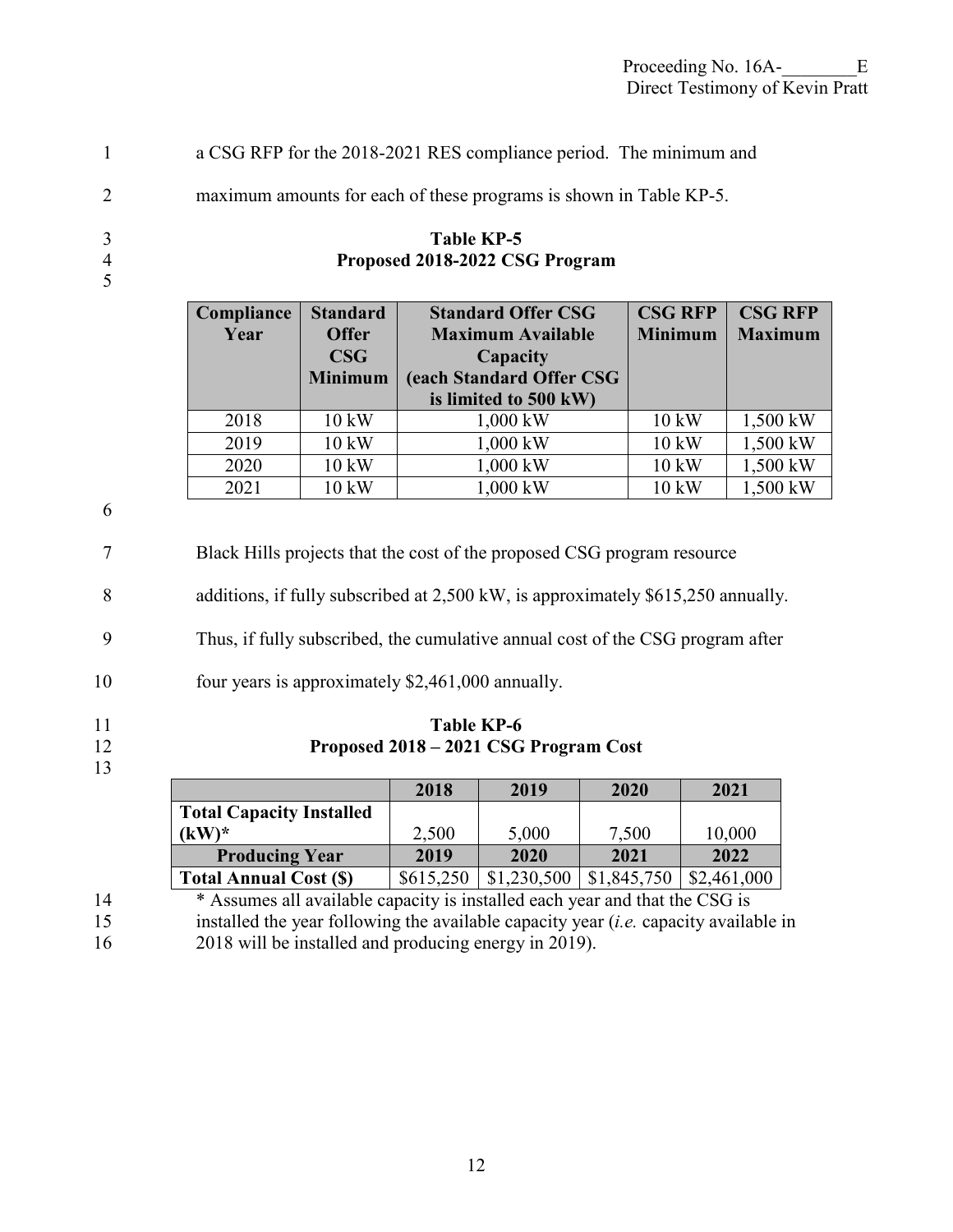# 1 **Q. WHAT WILL BLACK HILLS PAY THE CSG OWNER UNDER THE**  2 **PROPOSED CSG STANDARD OFFER PROGRAM?**

- 3 A. The payments differ depending upon whether the energy and RECs involve a
- 4 CSG subscriber or not. The payment structure is set forth in the Commission-
- 5 approved Community Solar Gardens Agreement. The Company is proposing
- 6 clarifying changes to this agreement and related CSG agreements in this
- 7 proceeding; however, the payment structure remains the same. In general, it is as
- 8 follows:
- 
- 
- 11
- 9 **Table KP-7**<br>10 **Standard Offer CSG Payn Standard Offer CSG Payment Structure**

| <b>Transaction</b>                     | <b>Payment Amount</b>                                                                                                                                                                         |
|----------------------------------------|-----------------------------------------------------------------------------------------------------------------------------------------------------------------------------------------------|
| Subscribed Energy                      | Credit paid to CSG subscribers pursuant to<br>Community Solar Garden Service Tariff                                                                                                           |
| Subscribed RECs                        | CSG owner is paid the price of \$ [the avoided<br>cost amount in effect at the time the standard<br>offer for the CSG is opened, per MWh for<br><b>RECs</b>                                   |
| Unsubscribed Energy and<br><b>RECs</b> | CSG owner is paid at a rate equal to the<br>Company's average hourly incremental cost of<br>electricity supply over the immediately<br>preceding calendar year pursuant to Rule<br>3665(c)(V) |

12

# 13 **Q. WHAT WILL BLACK HILLS PAY THE CSG OWNER UNDER THE**

# 14 **PROPOSED CSG RFP PROGRAM?**

15 A. For CSGs acquired through a RFP solicitation, the Company will accept bids that

16 are between the avoided cost amount in effect at the time the standard offer for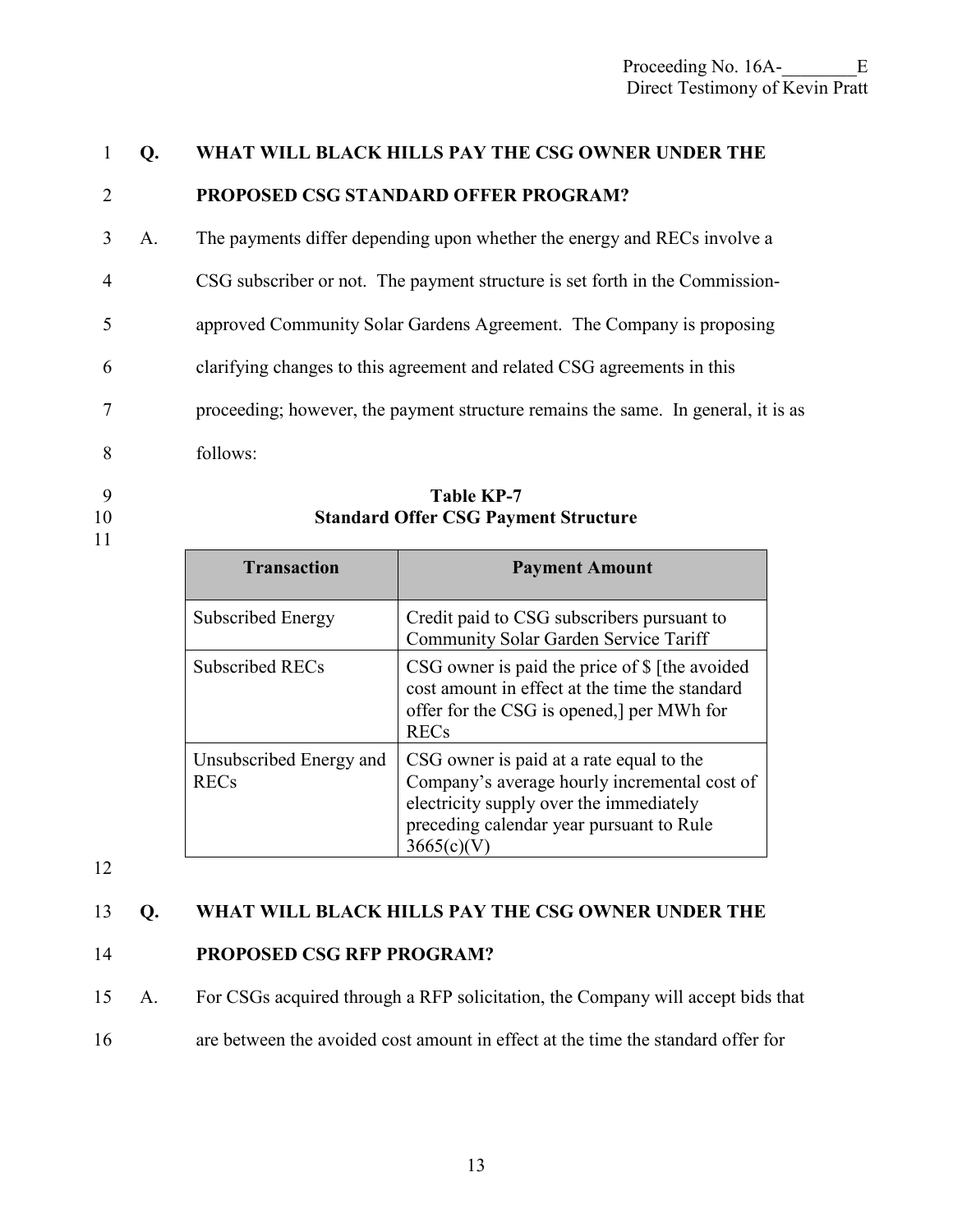1 the CSG is opened and \$0.00. The payment structure for bids received and

2 ultimately accepted pursuant to any CSG RFP process is as follows:

# 3 **Table KP-8**  4 **CSG RFP Payment Structure (if bid accepted)**

| <b>Transaction</b>                     | <b>Payment Amount</b>                                                                                                                                                                                                          |
|----------------------------------------|--------------------------------------------------------------------------------------------------------------------------------------------------------------------------------------------------------------------------------|
| Subscribed Energy                      | Credit paid to CSG subscribers pursuant to<br>Community Solar Garden Service Tariff                                                                                                                                            |
| Subscribed RECs                        | $\text{CSG}$ owner is paid the price of $\text{\$}$ [up to the<br>avoided cost amount in effect at the time the CSG<br>RFP is opened, as reflected in the Company's<br>Tariff No. 8 at Sheet No. R36] per MWh* for<br>$RECs**$ |
| Unsubscribed Energy and<br><b>RECs</b> | CSG owner is paid at a rate equal to the<br>Company's average hourly incremental cost of<br>electricity supply over the immediately preceding<br>calendar year pursuant to Rule $3665(c)(V)$                                   |

5

<sup>\*</sup>Note: This is a cap (currently \$29.47/MWh) and CSG owners can propose less than this amount<br>
to make an application submitted during the solicitation process more competitive.<br>
<sup>\*</sup>Note: As described above, the Company m to make an application submitted during the solicitation process more competitive. \*\*Note: As described above, the Company may accept project bids with differing prices based on 9 whether the subscribed REC involves a low-income subscriber or not, so long as the average aggregate REC price for the project bid is at or below the avoided cost amount in effect at the 10 aggregate REC price for the project bid is at or below the avoided cost amount in effect at the time<br>11 be CSG RFP is opened. Black Hills will accept REC prices anywhere from zero dollars up to the 11 the CSG RFP is opened. Black Hills will accept REC prices anywhere from zero dollars up to the avoided cost cap. avoided cost cap.

13

| 14 <b>Q.</b> | WITH RESPECT TO THE CSG RFP, IS THE COMPANY PROPOSING |
|--------------|-------------------------------------------------------|
|--------------|-------------------------------------------------------|

15 **TO GIVE WEIGHT TO BIDS WITH HIGHER THAN REQUIRED LOW** 

16 **INCOME SIZING AND/OR ALLOW ALTERNATIVE BID PRICING** 

- 17 **BASED ON LOW INCOME SUBSCRIBERS?**
- 18 A. Yes. This is discussed by Mr. Stoffel in his direct testimony.

# 19 **Q. DOES THIS CONCLUDE YOUR TESTIMONY?**

20 A. Yes.